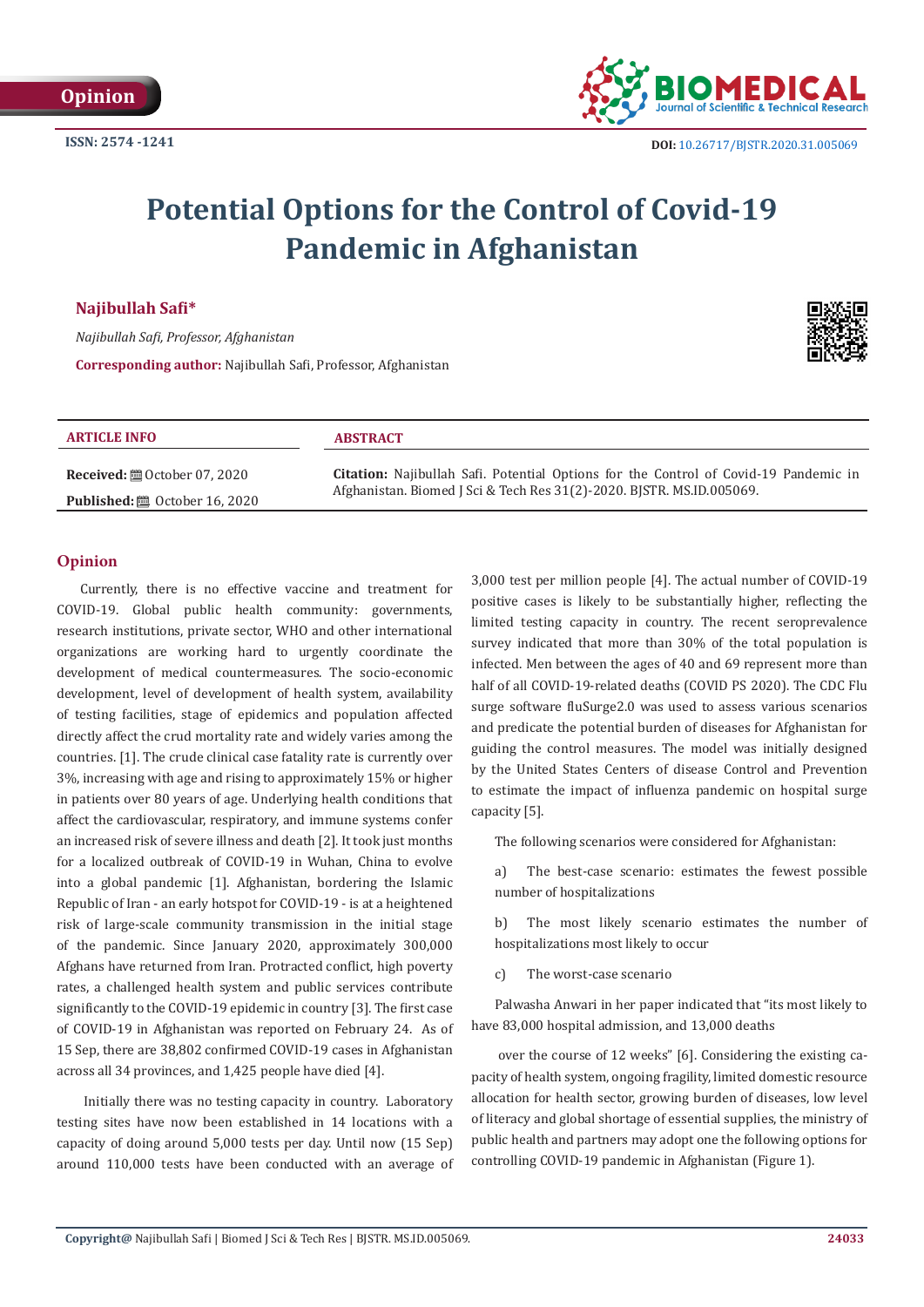

**Figure 1:** Weekly distribution of hospital admission of cases.

Firstly, strengthening and expanding control measures including coordination and planning, surveillance, rapid response, case investigation and management, lab capacity, screening at the points of entry (PoE), infection prevention and control (IPC), risk communication and community engagement and continuation of essential health services. In addition, early planning, and arrangement for the introduction of effective vaccine and treatment when becoming available. Moreover, reinforce the continuation of all non-pharmaceutical interventions: practicing frequent hand washing, following respiratory etiquettes, social distancing, closing all public and private schools and universities and ban on all public gatherings. On the contrary, strictly enforcing lockdown seems extremely challenging as around 55% of the population live under the poverty line and 66% of the population are engaged in informal employment and survive on daily wages [7]. In the absence of social protection, the continuation of lockdown significantly increases poverty, malnutrition, and hunger that may cause more mortality in the long term than COVID-19.

Secondly, its strongly recommended to strengthen and expand all interventions under OPTION I and gradually end lockdown. A survey conducted in Kabul indicated a higher level of COVID-19 antibodies in the blood (52% with RDT while 31% with PCR) [8], this could be a positive sign indicating rapid development of herd immunity as compared to the countries enforced complete lockdown and reduce the risk of a potential second wave of disease with additional morbidity and mortality [9]. A relaxation in lockdown will help 66% Afghan population engaged in informal employment to resume their work and lessen the risk of increasing poverty. At the same time with relaxation in lockdown in the short

term, we may have increased COVID-19 related morbidity and mortality but it seems less likely as the current lockdown was not effective and to a large extend extensively violated. In addition, the survey findings indicate that a large proportion of the population already have asymptomatic infection. Moreover, as Afghanistan has a younger population (more than 67% is under the age of 25) will expected to experience mild diseases with minimum mortality. Exposure, particularly of the young population, to more infection may induce herd immunity. However, the WHO has condemned the "dangerous" concept of herd immunity for managing the COVID-19 pandemic [10].

 Lastly, strengthening and expanding all interventions under OPTION I and immediately end the lockdown. All the points discuss under second option are applicable here as well. In addition, we may need to consider the differences in the context of various provinces and deeply analyze the available data from Afghanistan, region, and the rest of the world on immediate termination of lockdown. Return to normal economic life might help and most likely will avert excessive morbidity and mortality due to poverty, malnutrition, and associated diseases in in long term and reduce cumulative morbidity and mortality due to COVID-19 and other communicable diseases. Considering the rapid spread of diseases across the country, widespread cross border movement with Iran (the regional hotspot of COVID-19) and Pakistan, fragile health system, low level of literacy, minimum investment in public health, poor infrastructure, shortage of qualified health workforce, extreme poverty, and overall inadequate response capacity, the modest approach is strongly recommended. It is believed that with gradual termination of lockdown and strengthening health system the level of morbidity and mortality will be kept to minimum in Afghanistan.

#### **References**

- 1. [\(2020\) World Health Organization.](https://www.who.int/news/item/29-06-2020-covidtimeline)
- 2. (2020) World Health Organization. COVID 19 STRATEGY UPDATE, Geneva: World Health Organization.
- 3. (2020) OCHA. Humanitarian Response Plan, Afghanistan, Kabul: OCHA.
- 4. [\(2020\) MoPH. COVID-19 Dashboard.](https://www.cdc.gov/flu/pandemic-resources/tools/flusurge.htm)
- 5. [\(2020\) Center for Diseases Control and Prevention.](https://www.cdc.gov/flu/pandemic-resources/tools/flusurge.htm)
- 6. [Palwasha Anwari NS \(2020\) COVID-19 morbidity and mortality,](http://safinajibullah.blogspot.com/) [estimation for Afghanistan, Kabul.](http://safinajibullah.blogspot.com/)
- 7. (2017) National Statistics and Information Authority. Afghanistan Living Condition Survey, Kabul: NSIA.
- 8. [\(2020\) BBC Persian.](https://www.bbc.com/persian/afghanistan-52515282)
- 9. Borja Andrino, D GK LEGS (2020) Antibody study shows just 5% of Spaniards have contracted the coronavirus, Madrid: ELPAIS.
- 10. Prasad R (2020) Aiming to achieve herd immunity naturally is 'dangerous', WHO warns, Delhi: The Hindu.